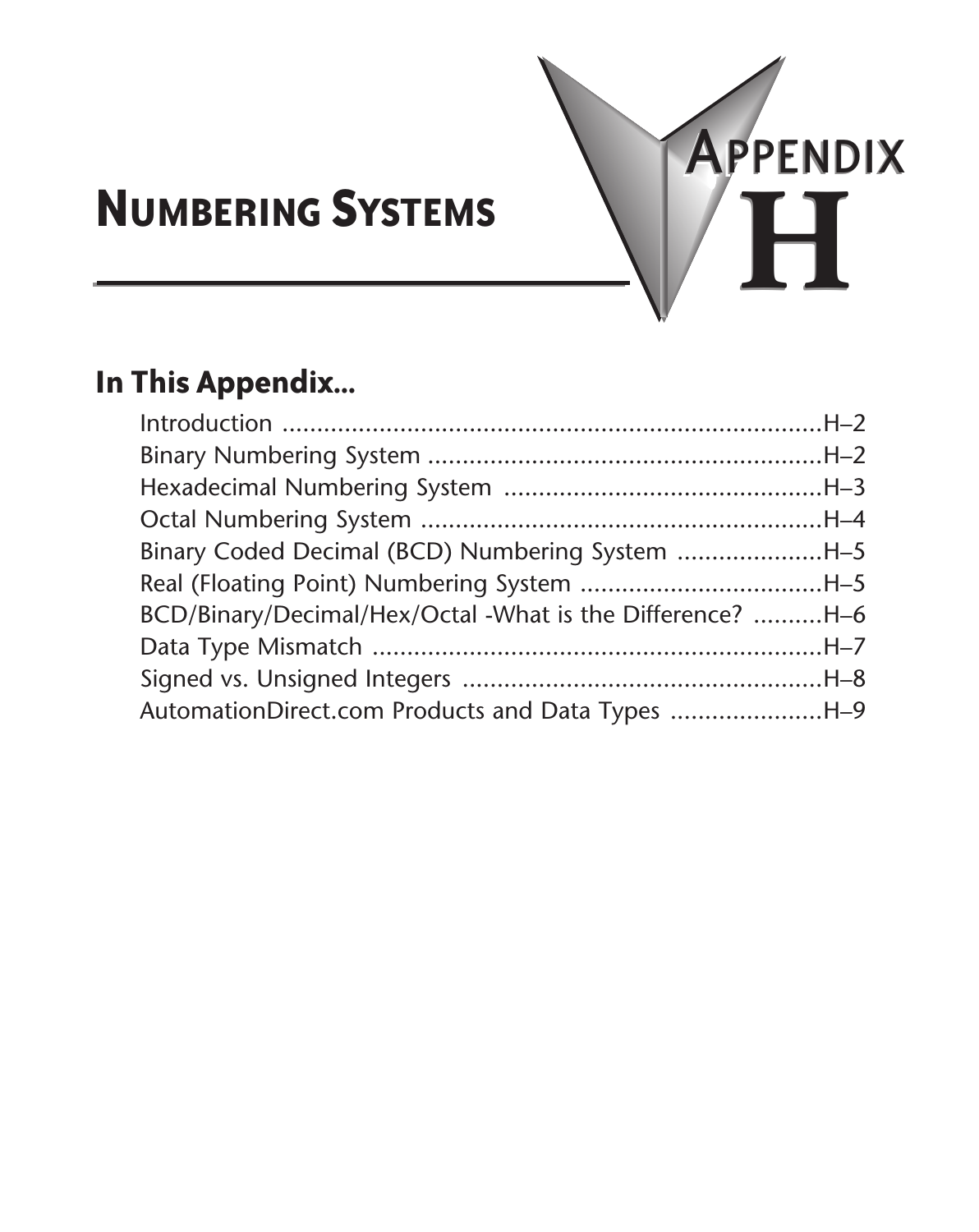## **Introduction**

As almost anyone who uses a computer is somewhat aware, the actual operations of a computer are done with a binary number system. Traditionally, the two possible states for a binary system are represented by the digits "zero" (0) and "one" (1), although "off" and "on" or sometimes "no" and "yes" are closer to what is actually involved. Most of the time a typical PC user has no need to think about this aspect of computers, but every now and then one gets confronted with the underlying nature of the binary system.

A PLC user, specifically the PLC programmer, should be more aware of the binary system. This appendix will provide an explanation of the numbering systems most commonly used by a PLC.

## **Binary Numbering System**

Computers, including PLCs, use the Base 2 numbering system, which is called Binary and often called Decimal. Much the same, a PLC relies on only two valid digits, zero and one, or off and on respectively. You would think that it would be hard to have a numbering system built on Base 2 with only two possible values, but the secret is by encoding using several digits.

Each digit in the base 2 system, when referenced by a computer, is called a bit. When four bits are grouped together, they form what is known as a nibble. Eight bits or two nibbles would be a byte. Sixteen bits or two bytes would be a word (Table 1). Thirty-two bits or two words is a double word.

|             | Word   |  |  |  |   |                                   |  |  |  |   |  |             |   |  |
|-------------|--------|--|--|--|---|-----------------------------------|--|--|--|---|--|-------------|---|--|
| <b>Byte</b> |        |  |  |  |   |                                   |  |  |  |   |  | <b>Byte</b> |   |  |
|             | Nibble |  |  |  |   | <b>Nibble</b><br>Nibble<br>Nibble |  |  |  |   |  |             |   |  |
|             |        |  |  |  | ٥ | 0                                 |  |  |  | 0 |  |             | O |  |
|             |        |  |  |  |   |                                   |  |  |  |   |  |             |   |  |

| חו<br>. . |  |  |
|-----------|--|--|
|-----------|--|--|

Binary is not "natural" for us to use since we grow up using the base 10 system. Base 10 uses the numbers 0-9. From now on, the different bases will be shown as a subscripted number following the number. Example; 10 decimal would be  $10_{10}$ .

Table 2 shows how base 2 numbers relate to their decimal equivalents.

A nibble of 1001<sub>2</sub> would be equal to a decimal number 9 ( $1*2^3 + 1*2^0$  or  $8_{10} + 1_{10}$ ). A byte of 11010101<sub>2</sub> would be equal to 213 ( $1*2^7 + 1*2^6 + 1*2^4 + 1*2^2 + 1*2^0$  or  $128_{10} + 64_{10} + 16_{10}$  $+$  4<sub>10</sub> + 1<sub>10</sub>).

|                               | <b>Binary/Decimal Bit Pattern</b> |              |             |                |     |     |    |    |          |    |    |                 |       |                |    |          |
|-------------------------------|-----------------------------------|--------------|-------------|----------------|-----|-----|----|----|----------|----|----|-----------------|-------|----------------|----|----------|
| Bit #                         | 15                                | 14           | 13          | 12             |     | 10  | 9  | 8  |          | 6  | 5  | 4               | 3     | ŋ              |    |          |
| <b>I</b> Power                | 215                               | n14          | $\sqrt{13}$ | $\mathsf{D}12$ | 211 | 210 | 29 | ე8 | $\Omega$ | 26 | 25 | $\mathcal{D}^4$ | $2^3$ | $\mathsf{D}^2$ | n. | $\Omega$ |
| Decimal Bit<br><b>I</b> Value |                                   |              |             |                |     |     |    |    |          |    |    |                 |       |                |    |          |
| Max Value                     |                                   | $65535_{10}$ |             |                |     |     |    |    |          |    |    |                 |       |                |    |          |

**Table 2**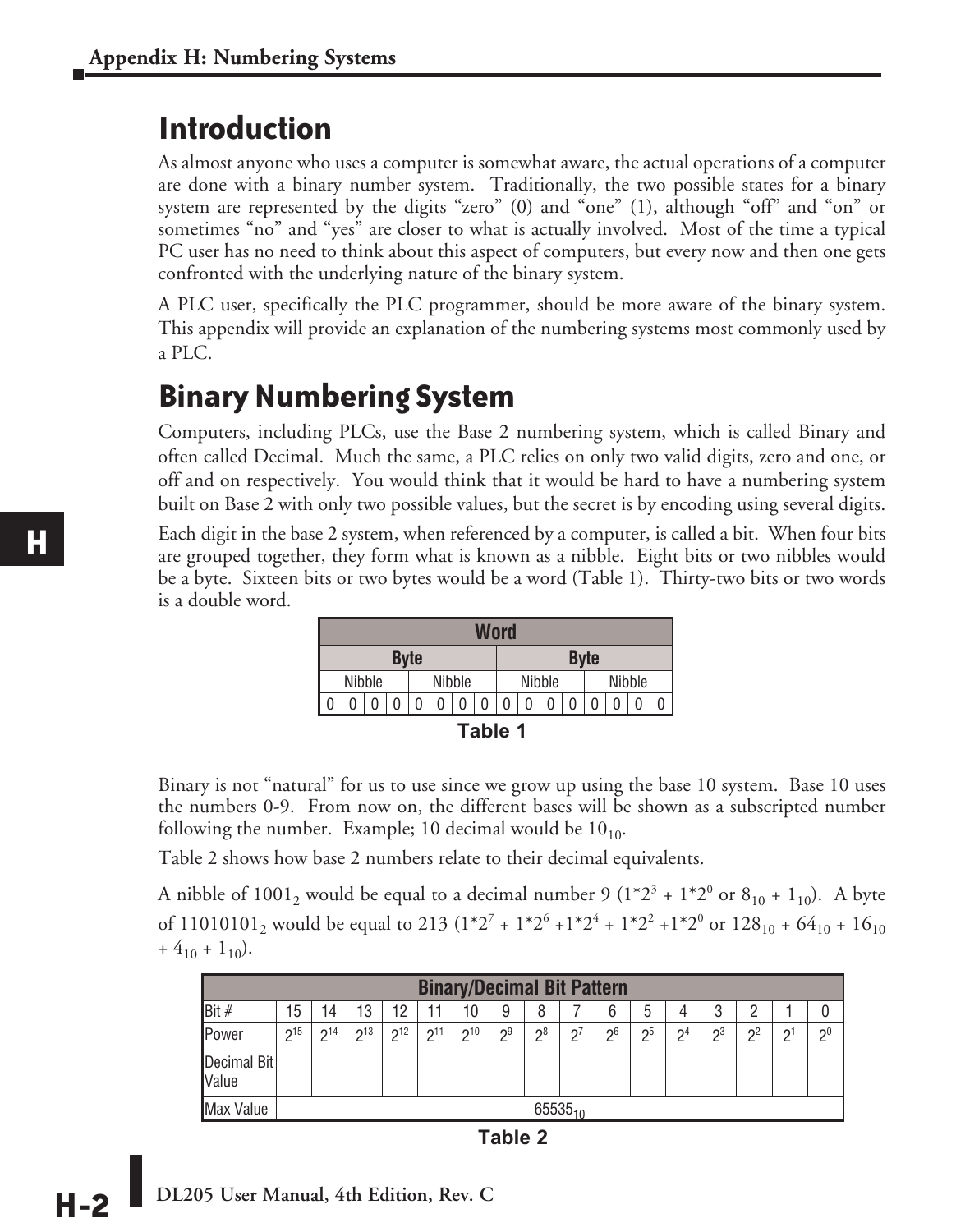### **Hexadecimal Numbering System**

The binary numbering system can be difficult and cumbersome to interpret for some users. Therefore, the hexadecimal numbering system was developed as a convenience for humans since the PLC (computer) only understands pure binary. The hexadecimal system is useful because it can represent every byte (8 bits) as two consecutive hexadecimal digits. It is easier for us to read hexadecimal numbers than binary numbers.

The hexadecimal numbering system uses 16 characters (base 16) to represent values. The first ten characters are the same as our decimal system, 0-9, and the first six letters of the alphabet, A-F. Table 3 lists the first eighteen decimal numbers; 0-17 in the left column and the equivalent hexadecimal numbers are shown in the right column.

| <b>Hex</b> | <b>Decimal</b> | <b>Hex</b> |
|------------|----------------|------------|
| 0          | 9              | 9          |
|            | 10             | Α          |
| 2          | 11             | B          |
| 3          | 12             | C          |
| 4          | 13             | D          |
| 5          | 14             | Ε          |
| 6          | 15             | F          |
| 7          | 16             | 10         |
| 8          | 17             |            |
|            |                |            |

#### **Table 3**

Note that "10" and "11" in hex are not the same as "10" and "11" in decimal. Only the first ten numbers 0-9 are the same in the two representations. For example, consider the hex number "D8AF." To evaluate this hex number, use the same method used to write decimal numbers. Each digit in a decimal number represents a multiple of a power of ten (base 10). Powers of ten increase from right to left. For example, the decimal number 365 means  $3x10^2$ + 6x10 + 5. In hex each digit represents a multiple of a power of sixteen (base 16). Therefore, the hex number D8AF translated to decimal means  $13x16^3 + 8x16^2 + 10x16 + 15 = 55471$ . However, going through the arithmetic for hex numbers in order to evaluate them is not really necessary. The easier way is to use the calculator that comes as an accessory in Windows. It can convert between decimal and hex when in "Scientific" view.

Note that a hex number such as "365" is not the same as the decimal number "365." Its actual value in decimal terms is  $3x16^2 + 6x16 + 5 = 869$ . To avoid confusion, hex numbers are often labeled or tagged so that their meaning is clear. One method of tagging hex numbers is to append a lower case "h" at the end. Another method of labeling is to precede the number with 0x. Thus, the hex number "D8AF" can also be written "D8AFh." where the lower case "h" at the end is just a label to make sure we know that it is a hex number. Also, D8AF can be written with a labeling prefix as "0xD8AF."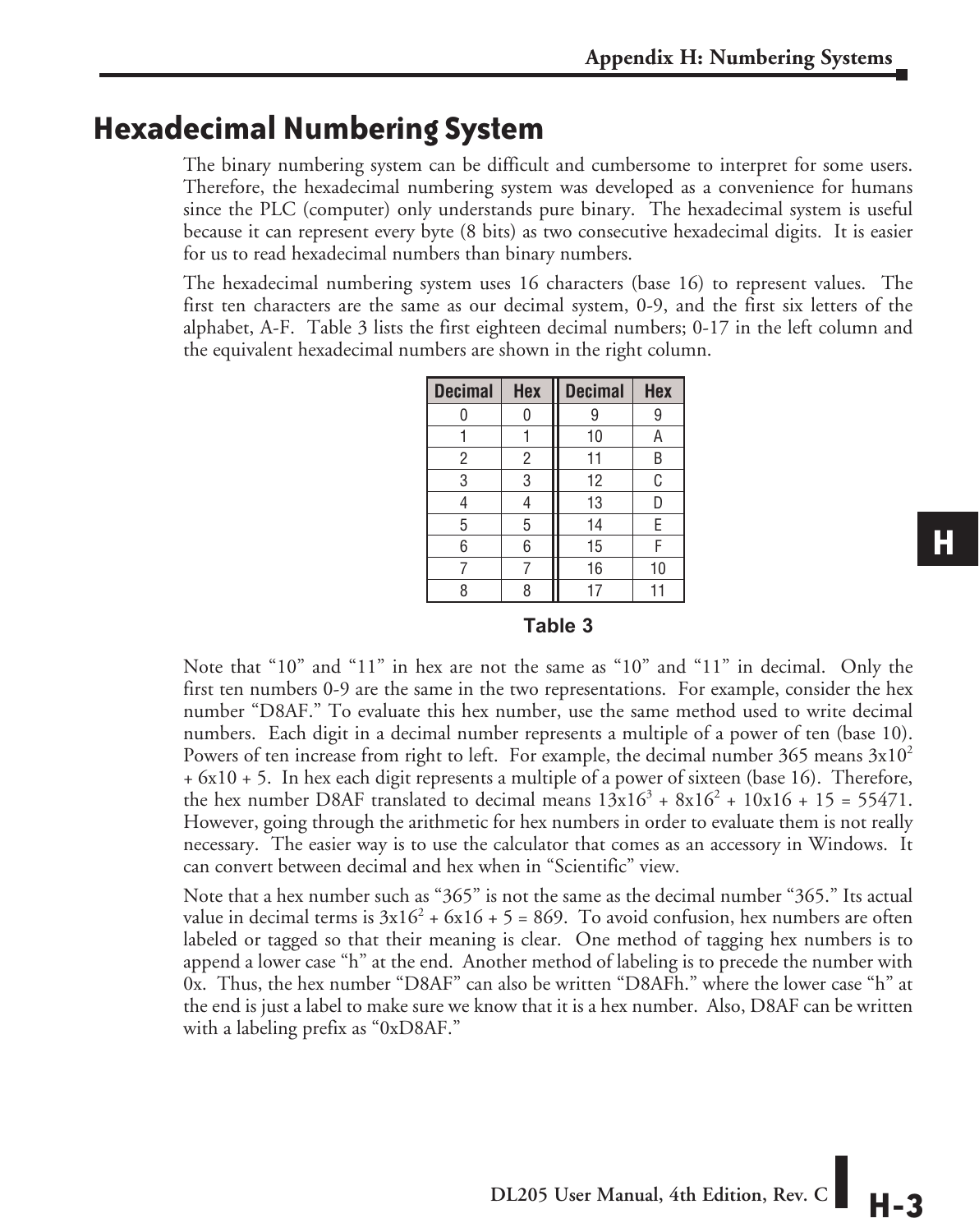### **Octal Numbering System**

Many of the early computers used the octal numbering system for compiled printouts. Today, the PLC is about the only device that uses the Octal numbering system. The octal numbering system uses eight values to represent numbers. The values are 0-7 being Base 8. Table 4 shows the first 31 decimal digits in octal. Note that the octal values are 0-7, 10-17, 20-27, and 30-37.

| <b>Octal</b>   | <b>Decimal</b> | <b>Octal</b> | <b>Decimal</b> |
|----------------|----------------|--------------|----------------|
| 0              | 0              | 20           | 16             |
| 1              | 1              | 21           | 17             |
| 2              | 2              | 22           | 18             |
| 3              | 3              | 23           | 19             |
| 4              | 4              | 24           | 20             |
| 5              | 5              | 25           | 21             |
| 6              | 6              | 26           | 22             |
| $\overline{7}$ | 7              | 27           | 23             |
| 10             | 8              | 30           | 24             |
| 11             | 9              | 31           | 25             |
| 12             | 10             | 32           | 26             |
| 13             | 11             | 33           | 27             |
| 14             | 12             | 34           | 28             |
| 15             | 13             | 35           | 29             |
| 16             | 14             | 36           | 30             |
| 17             | 15             | 37           | 31             |

#### **Table 4**

This follows the *Direct*LOGIC PLCs. Refer to Chapter 3 bit maps and notice that the memory addresses are numbered in octal, as well as each bit. The octal system is much like counting in the decimal system without the digits 8 and 9 being available.

The general format for four digits of the octal number is:

$$
(d x 80) + (d x 81) + (d x 82) + (d x 83)
$$

where "d" means digit. This is the same format used in the binary, decimal, or hexadecimal systems except that the base number for octal is 8.

Using the powers of expansion, the example below shows octal 4730 converted to decimal.

4 7 3 0  $\div 512$  $0 \times 8^0 = 0 \times 1 = 0$  $3 \times 8^1 = 3 \times 8 = 24$  $7 \times 8^2 = 7 \times 64 = 448$  $4 \times 8^3 = 4 \times 512 = 2048$ 2520 decimal positional value equivalent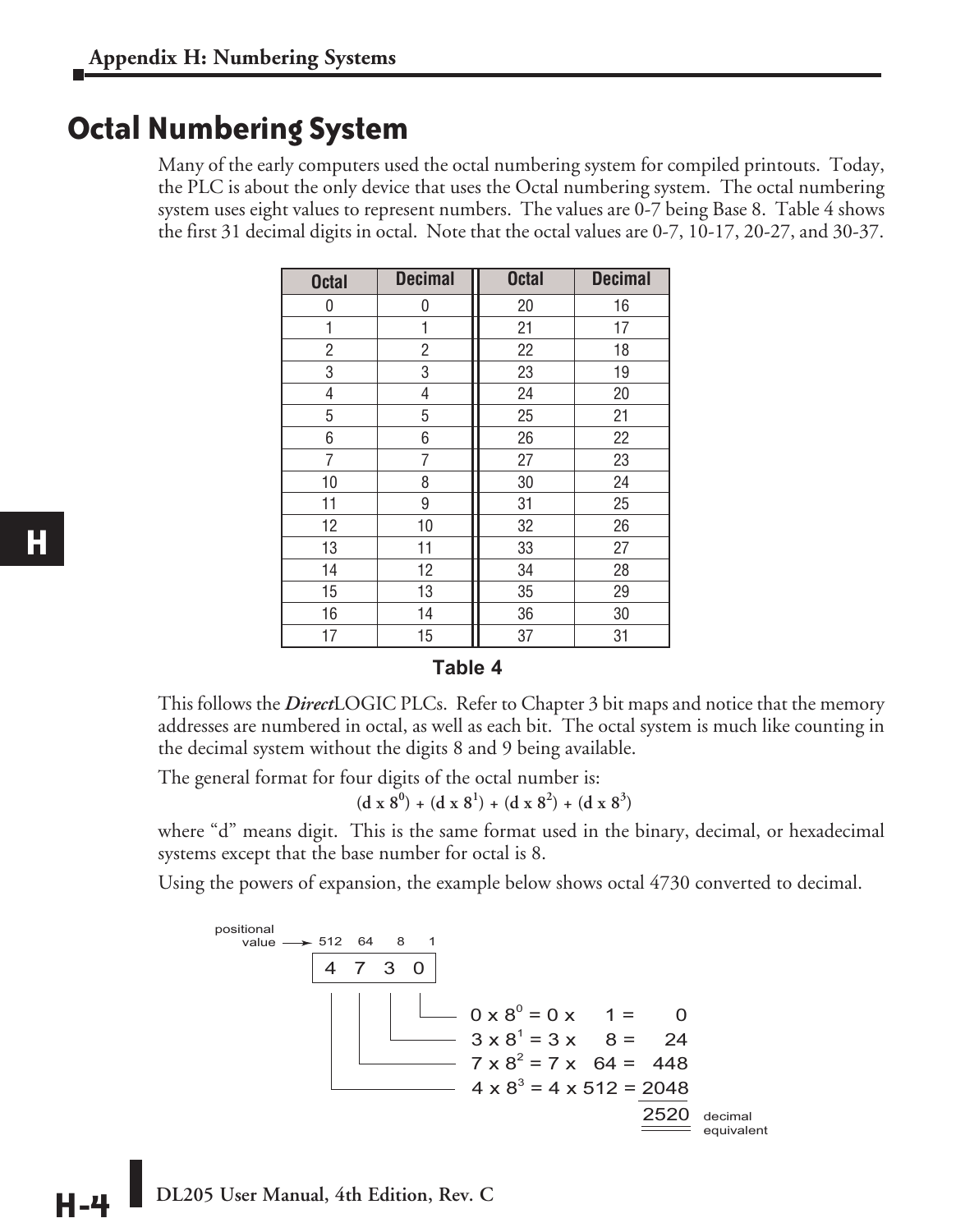# **Binary Coded Decimal (BCD) Numbering System**

BCD is a numbering system where four bits are used to represent each decimal digit. The binary codes corresponding to the hexadecimal digits A-F are not used in the BCD system. For this reason numbers cannot be coded as efficiently using the BCD system. For example, a byte can represent a maximum of 256 different numbers (i.e., 0-255) using normal binary, whereas only 100 distinct numbers (i.e., 0-99) could be coded using BCD. Also, note that BCD is a subset of hexadecimal and neither one does negative numbers.

|                  |          | <b>BCD Bit Pattern</b> |    |    |                 |    |   |  |     |   |   |  |                 |   |            |  |
|------------------|----------|------------------------|----|----|-----------------|----|---|--|-----|---|---|--|-----------------|---|------------|--|
| Bit#             | 15       | 14                     | 13 | 19 |                 | ١0 | 9 |  |     | 6 | 5 |  | Ω<br>υ          | C |            |  |
| Power            | $10^{3}$ |                        |    |    | 10 <sup>2</sup> |    |   |  | 101 |   |   |  | 10 <sup>0</sup> |   |            |  |
| <b>Bit Value</b> | 8        |                        |    |    | Ŏ               |    |   |  |     |   | C |  | 8               |   | $\sqrt{2}$ |  |
| Max Value        |          |                        |    |    | y               |    |   |  |     |   |   |  |                 |   |            |  |
|                  | Toble E  |                        |    |    |                 |    |   |  |     |   |   |  |                 |   |            |  |

**Table 5**

One plus for BCD is that it reads like a decimal number, whereas 867 in BCD would mean 867 decimal. No conversion is needed; however, within the PLC, BCD calculations can be performed if numbers are adjusted to BCD after normal binary arithmetic.

# **Real (Floating Point) Numbering System**

The terms Real and floating-point both describe IEEE-754 floating point arithmetic. This standard specifies how single precision (32-bit) and double precision (64-bit) floating point numbers are to be represented as well as how arithmetic should be carried out on them. Most PLCs use the 32-bit format for floating point (or Real) numbers which will be discussed here.

|        |      | <b>Real (Floating Point 32) Bit Pattern</b> |                                    |    |    |    |    |    |    |    |    |                 |    |  |  |  |  |  |
|--------|------|---------------------------------------------|------------------------------------|----|----|----|----|----|----|----|----|-----------------|----|--|--|--|--|--|
| IBit # | 21   | 30                                          | 29                                 | 28 | 27 | 26 | 25 | 24 | 23 | 22 | 21 | 20              | 19 |  |  |  |  |  |
|        | Sign | Exponent                                    |                                    |    |    |    |    |    |    |    |    | <b>Mantissa</b> |    |  |  |  |  |  |
|        | 5    | $\overline{4}$                              | 12<br>13<br>8<br>10<br>9<br>6<br>o |    |    |    |    |    |    |    |    |                 |    |  |  |  |  |  |
|        |      | Mantissa (continues from above)             |                                    |    |    |    |    |    |    |    |    |                 |    |  |  |  |  |  |

|  | aDP. |  |  |
|--|------|--|--|
|--|------|--|--|

Floating point numbers which *Direct*LOGIC PLCs use have three basic components: sign, exponent and mantissa. The 32-bit word required for the IEEE standard floating point numbers is shown in Table 6. It is represented as a number from 0 to 31, left to right. The first bit (31) is the sign bit, the next eight bits (30-23) are the exponent bits and the final 23 bits (22-0) are the fraction bits.

In summary:

The sign bit is either "0" for positive or "1" for negative;

The exponent uses base 2;

The first bit of the mantissa is typically assumed to be "1.*fff"*, where "*f"* is the field of fraction bits.

The Internet can provide a more in-depth explanation of the floating point numbering system. One website to look at is:

**http://www.psc.edu/general/software/packages/ieee/ieee.html**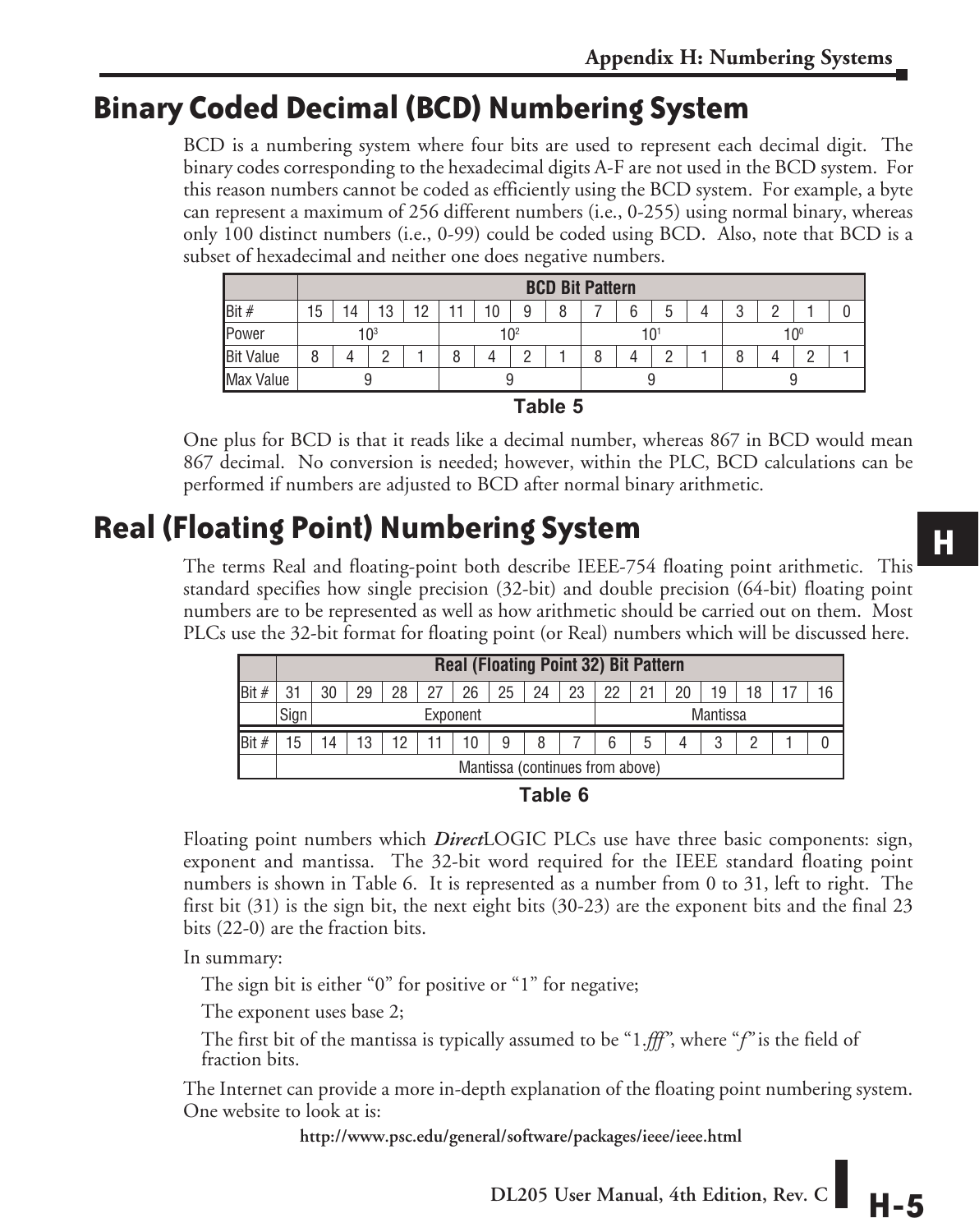# **BCD/Binary/Decimal/Hex/Octal - What is the Difference?**

Sometimes there is confusion about the differences between the data types used in a PLC. The PLC's native data format is BCD, while the I/O numbering system is octal. Other numbering formats used are binary and Real. Although data is stored in the same manner (0s and 1s), there are differences in the way that the PLC interprets it.

While all of the formats rely on the base 2 numbering system and bit-coded data, the format of the data is dissimilar. Table 7 below shows the bit patterns and values for various formats.

|                      |             |                                  |                |      |                                 | <b>Binary/Decimal Bit Pattern</b> |                |                          |                |                |                |                |                 |                |                |              |
|----------------------|-------------|----------------------------------|----------------|------|---------------------------------|-----------------------------------|----------------|--------------------------|----------------|----------------|----------------|----------------|-----------------|----------------|----------------|--------------|
| Bit #                | 15          | 14                               | 13             | 12   | 11                              | 10                                | 9              | 8                        | 7              | 6              | 5              | 4              | 3               | $\overline{2}$ | 1              | $\mathbf{0}$ |
| Decimal Bit<br>Value | 32678       | 16384                            | 8192           | 4096 | 2048                            | 1024                              | $\sim$<br>55   | 256                      | 128            | 54             | 32             | $\frac{6}{1}$  | $\infty$        | 4              | $\sim$         |              |
| Max Value            |             |                                  |                |      |                                 |                                   |                |                          | 65535          |                |                |                |                 |                |                |              |
|                      |             |                                  |                |      |                                 | <b>Hexadecimal Bit Pattern</b>    |                |                          |                |                |                |                |                 |                |                |              |
| Bit #                | 15          | 14                               | 13             | 12   | 11                              | 10                                | 9              | 8                        | 7              | 6              | 5              | 4              | 3               | $\overline{2}$ | 1              | $\mathbf{0}$ |
| Decimal Bit<br>Value | 8           | 4                                | $\overline{2}$ | 1    | 8                               | 4                                 | $\overline{2}$ | 1                        | 8              | 4              | $\overline{2}$ | 1              | 8               | 4              | $\overline{2}$ | 1            |
| Max Value            | F<br>F<br>F |                                  |                |      |                                 |                                   |                |                          |                |                |                |                |                 |                | F              |              |
|                      |             |                                  |                |      |                                 | <b>BCD</b>                        |                | <b>Bit Pattern</b>       |                |                |                |                |                 |                |                |              |
| Bit $#$              | 15          | 14                               | 13             | 12   | 11                              | 10                                | 9              | 8                        | 7              | 6              | 5              | 4              | 3               | $\overline{2}$ | 1              | 0            |
| Decimal Bit<br>Value | 8           | 4                                | $\overline{2}$ | 1    | 8                               | 4                                 | $\overline{2}$ | 1                        | 8              | 4              | $\overline{2}$ | 1              | 8               | 4              | $\overline{2}$ | 1            |
| Max Value            |             | 9                                |                |      |                                 | 9                                 |                | 9                        |                |                |                |                | 9               |                |                |              |
|                      |             |                                  |                |      |                                 |                                   |                | <b>Octal Bit Pattern</b> |                |                |                |                |                 |                |                |              |
| Bit #                | 15          | 14                               | 13             | 12   | 11                              | 10                                | 9              | 8                        | 7              | 6              | 5              | 4              | 3               | $\overline{2}$ | 1              | 0            |
| <b>Bit Value</b>     | 1           | $\overline{4}$                   | $\overline{2}$ | 1    | 4                               | $\overline{2}$                    | 1              | $\overline{4}$           | $\overline{2}$ | 1              | $\overline{4}$ | $\overline{2}$ | 1               | $\overline{4}$ | $\overline{2}$ | 1            |
| Max Value            | 1           | $\overline{7}$<br>$\overline{7}$ |                |      |                                 |                                   |                |                          |                |                |                | $\overline{7}$ |                 |                | $\overline{7}$ |              |
|                      |             |                                  |                |      | <b>Real (Floating Point 32)</b> |                                   |                |                          |                | <b>Pattern</b> |                |                |                 |                |                |              |
| lBit #               | 31          | 30                               | 29             | 28   | 27                              | 26                                | 25             | 24                       | 23             | 22             | 21             | 20             | 19              | 18             | 17             | 16           |
|                      | Sign        |                                  |                |      |                                 | Exponent                          |                |                          |                |                |                |                | <b>Mantissa</b> |                |                |              |
| Bit #                | 15          | 14                               | 13             | 12   | 11                              | 10                                | 9              | 8                        | 7              | 6              | 5              | 4              | 3               | $\overline{2}$ | 1              | $\mathbf{0}$ |
|                      |             | Mantissa (continued from above)  |                |      |                                 |                                   |                |                          |                |                |                |                |                 |                |                |              |

#### **Table 7**

As seen in Table 7, the BCD and hexadecimal formats are similar, although the maximum number for each grouping is different (9 for BCD and F for hexadecimal). This allows both formats to use the same display method. The unfortunate side effect is that unless the data type is documented, it's difficult to know what the data type is unless it contains the letters A-F.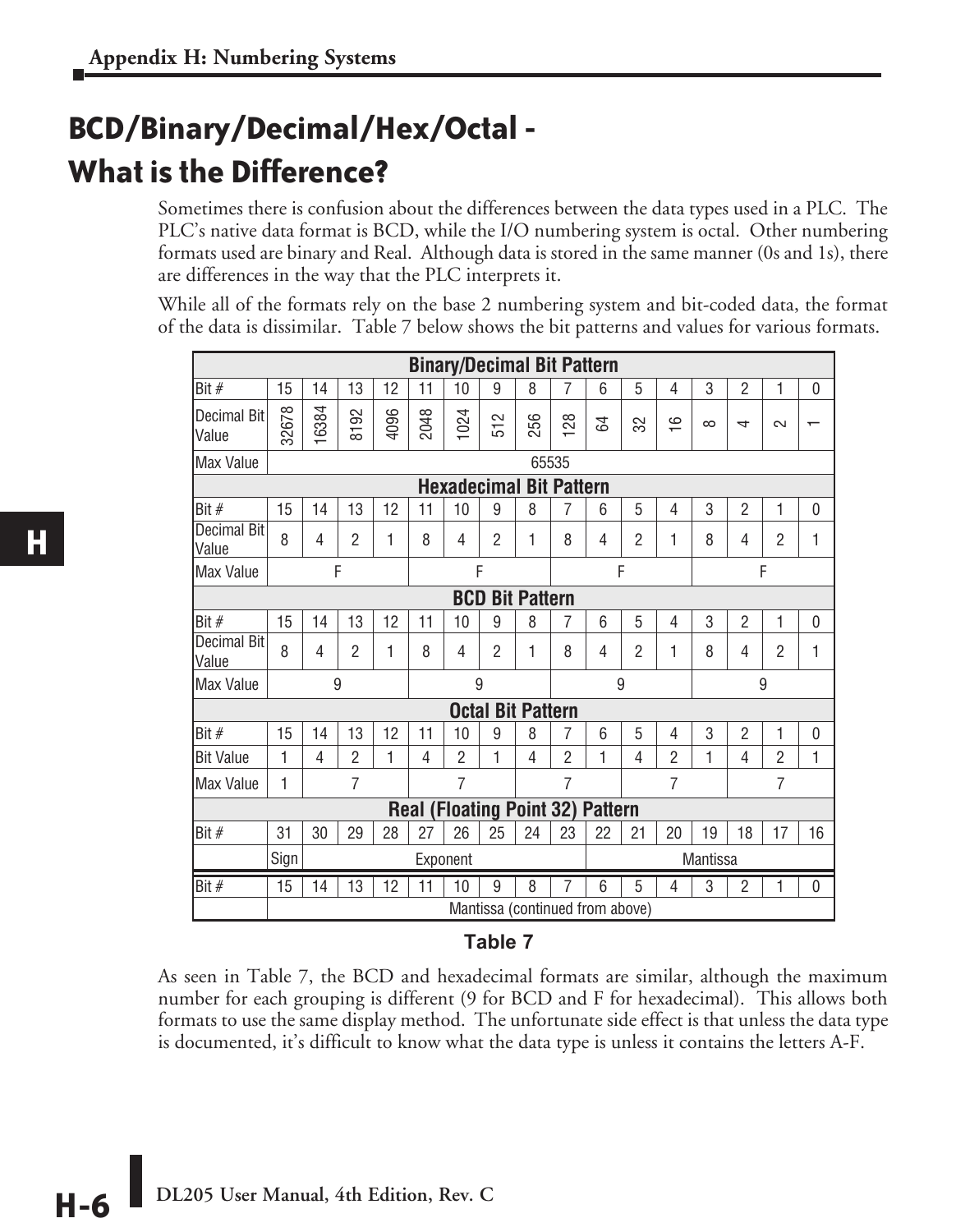# **Data Type Mismatch**

**The Company** 

Data type mismatching is a common problem when using an operator interface. Diagnosing it can be a challenge until you identify the symptoms. Since the PLC uses BCD as the native format, many people tend to think it is interchangeable with binary (unsigned integer) format. This is true to some extent, but not in this case. Table 8 shows how BCD and binary numbers differ.

|                 | Data Type Mismatch |      |  |  |  |  |                                         |  |      |      |           |           |
|-----------------|--------------------|------|--|--|--|--|-----------------------------------------|--|------|------|-----------|-----------|
| <b>IDecimal</b> |                    |      |  |  |  |  | b                                       |  |      |      | 10        |           |
| <b>IBCD</b>     | 0000               | 0001 |  |  |  |  | 0010 0011 0100 0101 0110 0111 1000      |  |      | 1001 | 0001 0000 | 0001 0001 |
| <b>Binary</b>   | 0000               | 0001 |  |  |  |  | 0010   0011   0100   0101   0110   0111 |  | 1000 | 1001 | 0000 1010 | 0000 1011 |

| u<br>×<br>۰. |  |
|--------------|--|
|--------------|--|

As the table shows, BCD and binary share the same bit pattern up until you get to the decimal number 10. Once you get past 10, the bit pattern changes. The BCD bit pattern for the decimal 10 is actually equal to a value of 16 in binary, causing the number to jump six digits when viewing it as BCD. With larger numbers, the error multiplies. Binary values from 10 to 15 Decimal are actually invalid for the BCD data type.

Looking at a larger number, such as the value shown in Table 9, both the BCD bit pattern and the decimal bit pattern correspond to a base 10 value of  $4095<sub>10</sub>$ . If bit patterns are read, or interpreted, in a different format than what is used to write them, the data will not be correct. For instance, if the BCD bit pattern is interpreted as a decimal (binary) bit pattern, the result is a base 10 value of  $16533<sub>10</sub>$ . Similarly, if you try to view the decimal (binary) bit pattern as a BCD value, it is not a valid BCD value at all, but could be represented in hexadecimal as 0xFFF.

|         |              | <b>DASC TO VAIUC</b> | DUD DIL I ALGHI     | <b>DIREY DIL I ALIGIII</b>   |
|---------|--------------|----------------------|---------------------|------------------------------|
|         |              | 4095                 | 0100 0000 1001 0101 | 1111 1111 1111               |
| Table 9 |              |                      |                     |                              |
|         | 0100 0011    | <b>Binary</b>        | 0001                | 0010 0011 0100<br>Binary     |
|         | 6<br>7       | Decimal              | 4                   | Decimal<br>6<br>6<br>0       |
|         | 3<br>4       | Hex                  | 1                   | 3<br>Hex<br>2<br>4           |
|         | 0110 0111    | <b>BCD</b>           | 0100                | 0110 0110 0000<br><b>BCD</b> |
|         | -3<br>$\cup$ | Octal                |                     | Octal<br>6<br>0<br>4         |

**Base 10 Value BCD Bit Pattern Binary Bit Pattern** 

Look at the following example and note the same value represented by the different numbering systems.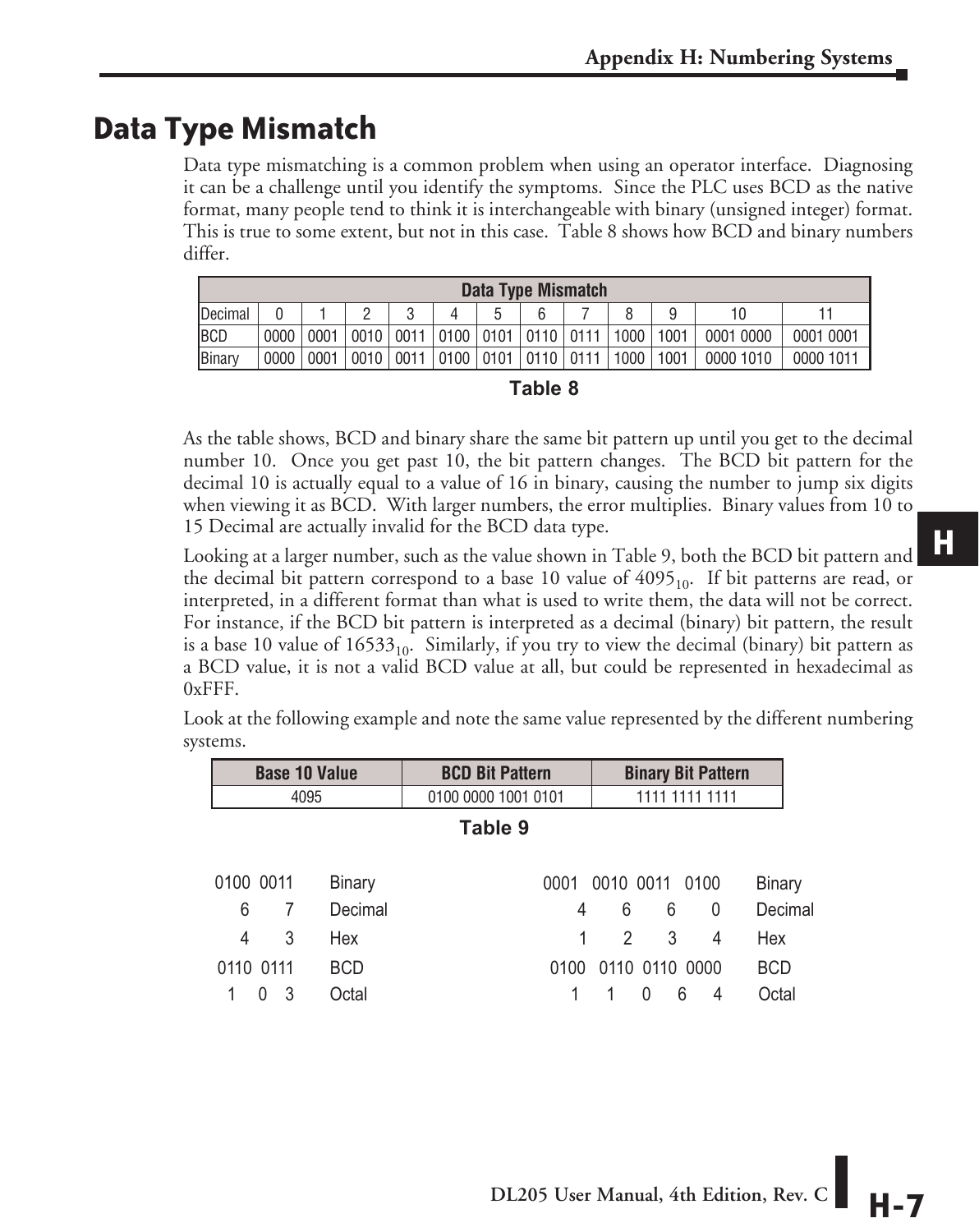### **Signed vs. Unsigned Integers**

So far, we have dealt with unsigned data types only. Now we will deal with signed data types (negative numbers). The BCD and hexadecimal numbering systems do not use signed data types.

In order to signify that a number is negative or positive, we must assign a bit to it. Usually, this is the Most Significant Bit (MSB) as shown in Table 10. For a 16-bit number, this is bit 15. This means that for 16-bit numbers we have a range of -32767 to 32767.





There are two ways to encode a negative number: two's complement and Magnitude Plus sign. The two methods are not compatible.

The simplest method to represent a negative number is to use one bit of the PLC word as the sign of a number while the remainder of the word gives its magnitude. It is general convention to use the most significant bit (MSD) as the sign bit: a 1 will indicate a negative, and a 0 will indicate a positive number. Thus, a 16-bit word allows numbers in the range ±32767. Table 11 shows a representation of 100 and a representation of -100 in this format.

|                | <b>Magnitude Plus Sign</b> |  |  |
|----------------|----------------------------|--|--|
| <b>Decimal</b> | <b>Binary</b>              |  |  |
| 100            | 0000 0000 0110 0100        |  |  |
| $-100$         | 1000 0000 0110 0100        |  |  |

#### **Table 11**

Two's complement is a bit more complicated. A simple formula for two's complement is to invert the binary and add one (see Table 12). Basically, 1s are being changed to 0s and all 0s are being changed to 1.

| <b>Two's Complement</b> |                     |  |  |
|-------------------------|---------------------|--|--|
| <b>Decimal</b>          | <b>Binary</b>       |  |  |
| 100                     | 0000 0000 0110 0100 |  |  |
| $-100$                  | 1111 1111 1001 1011 |  |  |

#### **Table 12**

More information about 2's complement can be found on the Internet at the following website: https://www.cs.cornell.edu/~tomf/notes/cps104/twoscomp.html#fromtwo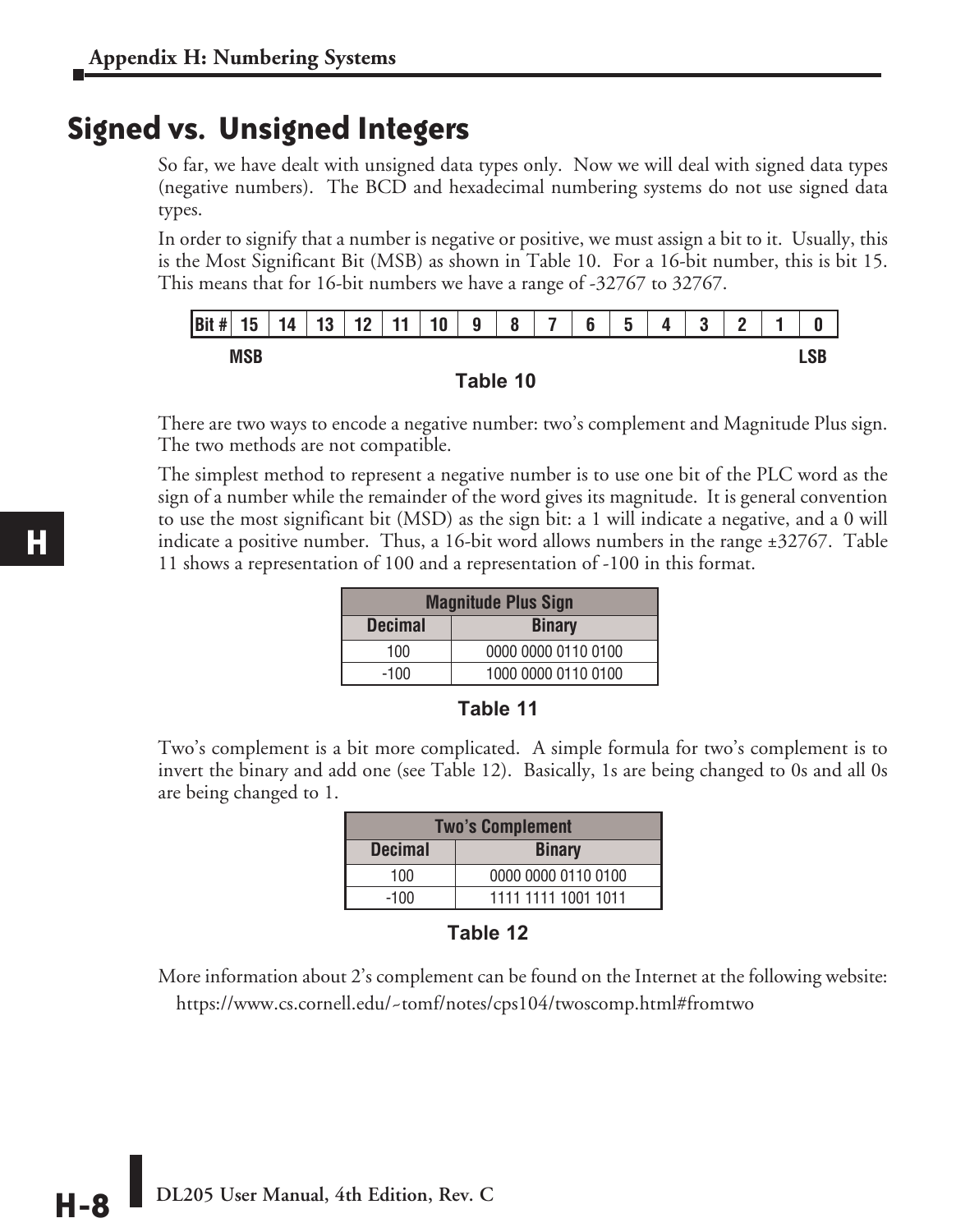# **AutomationDirect.com Products and Data Types**

### *Direct***LOGIC PLCs**

The *Direct*LOGIC PLC family uses the octal numbering system for all addressing which includes: inputs, outputs, internal V-memory locations, timers, counters, internal control relays (bits), etc. Most data in the PLC, including timer and counter current values, is in BCD format by default. User data in V-memory locations may be stored in other data types if it is changed by the programmer, or comes from some external source, such as an operator interface. Any manipulation of data must use instructions appropriate for that data type which includes: Load instructions, Math instructions, Out box instructions, comparison instructions, etc. In many cases, the data can be changed from one data type to another, but be aware of the limitations of the various data types when doing so. For example, to change a value from BCD to decimal (binary), use a BIN instruction box. To change from BCD to a real number, use a BIN and a BTOR instruction box. When using Math instructions, *the data types must match.* For example, a BCD or decimal (binary) number cannot be added to a real number, and a BCD number cannot be added to a decimal (binary) number. If the data types are mismatched, the results of any math operation will be meaningless.

To simplify number conversions, Intelligent Box (IBox) Instructions are available with *Direct*SOFT. These instruction descriptions are located in Volume 1, page 5-230, in the Math IBox group.

Most *Direct*LOGIC analog modules can be set up to give the raw data in decimal (binary) format or in BCD format, so it is necessary to know how the module is being used. *Direct*LOGIC PID is another area where not all values are in BCD. In fact, nearly all of the PID parameters are stored in the PLC memory as decimal (binary) numbers.

*NOTE: The PID algorithm uses magnitude plus sign for negative decimal (binary) numbers, whereas the standard math functions use two's complement. This can cause confusion while debugging a PID loop.*

When using the Data View in *Direct*SOFT, be certain that the proper format is selected for the element to be viewed. The data type and length are selected using the drop-down boxes at the top of the Data View window. Also notice that BCD is called BCD/Hex. Remember that BCD is a subset of hexadecimal so they share a display format even though the values may be different. This is where good documentation of the data type stored in memory is crucial.

#### **C-more/C-more Micro-Graphic Panels**

In the C-more and C-more Micro-Graphic HMI operator panels, the 16-bit BCD format is listed as "BCD int 16." Binary format is either "Unsigned int 16" or "Signed int 16" depending on whether or not the value can be negative. Real number format is "Floating PT 32."

More available formats are, "BCD int 32", "Unsigned int 32" and "Signed int 32."